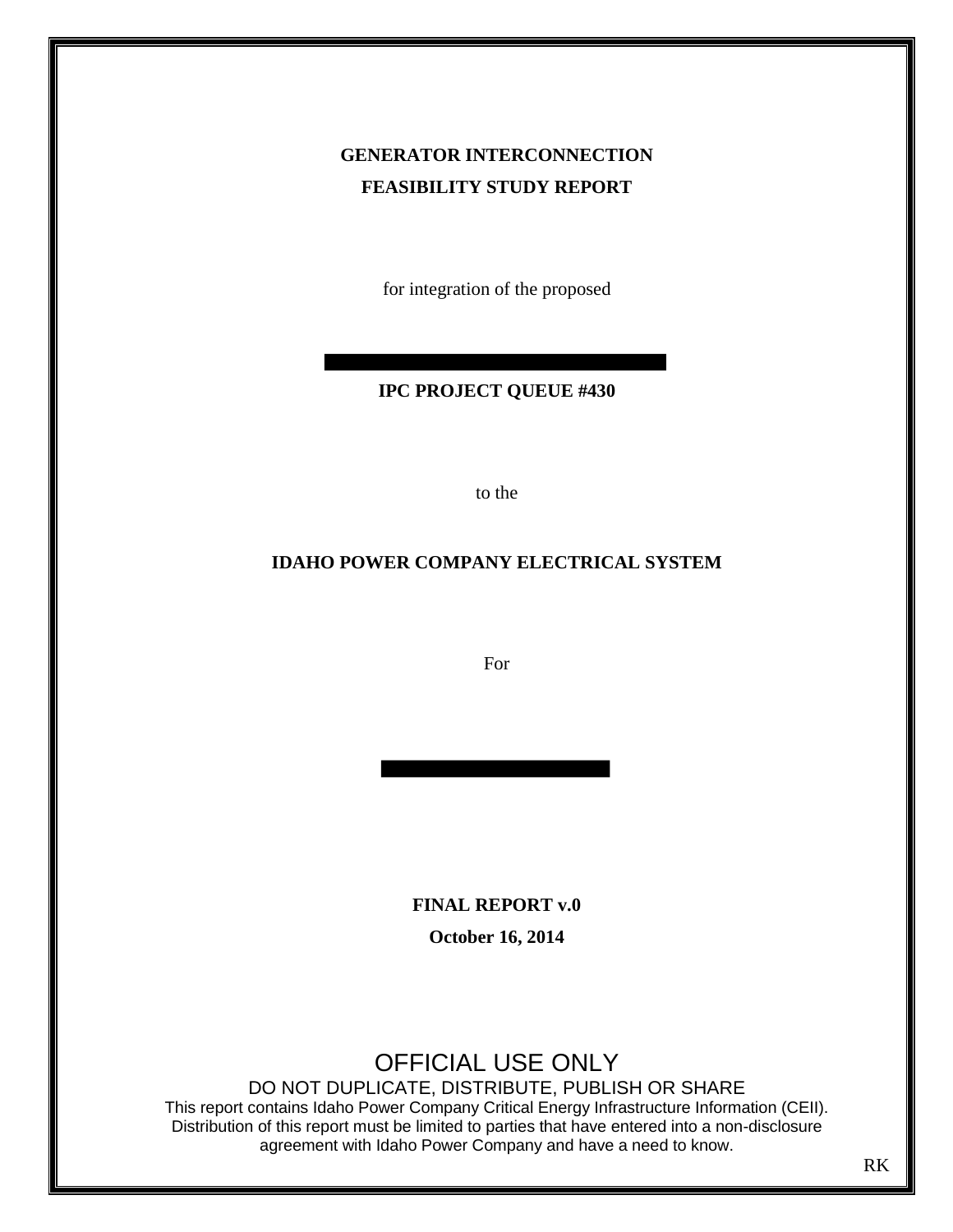# **Revision History**

| Date       | <b>Revision</b> | Initials | <b>Summary of Changes</b>                         |  |
|------------|-----------------|----------|---------------------------------------------------|--|
|            |                 |          | FeSR GI#430 – Issued for Interconnection Customer |  |
| 10/16/2014 |                 | RK       | review and comment                                |  |

# OFFICIAL USE ONLY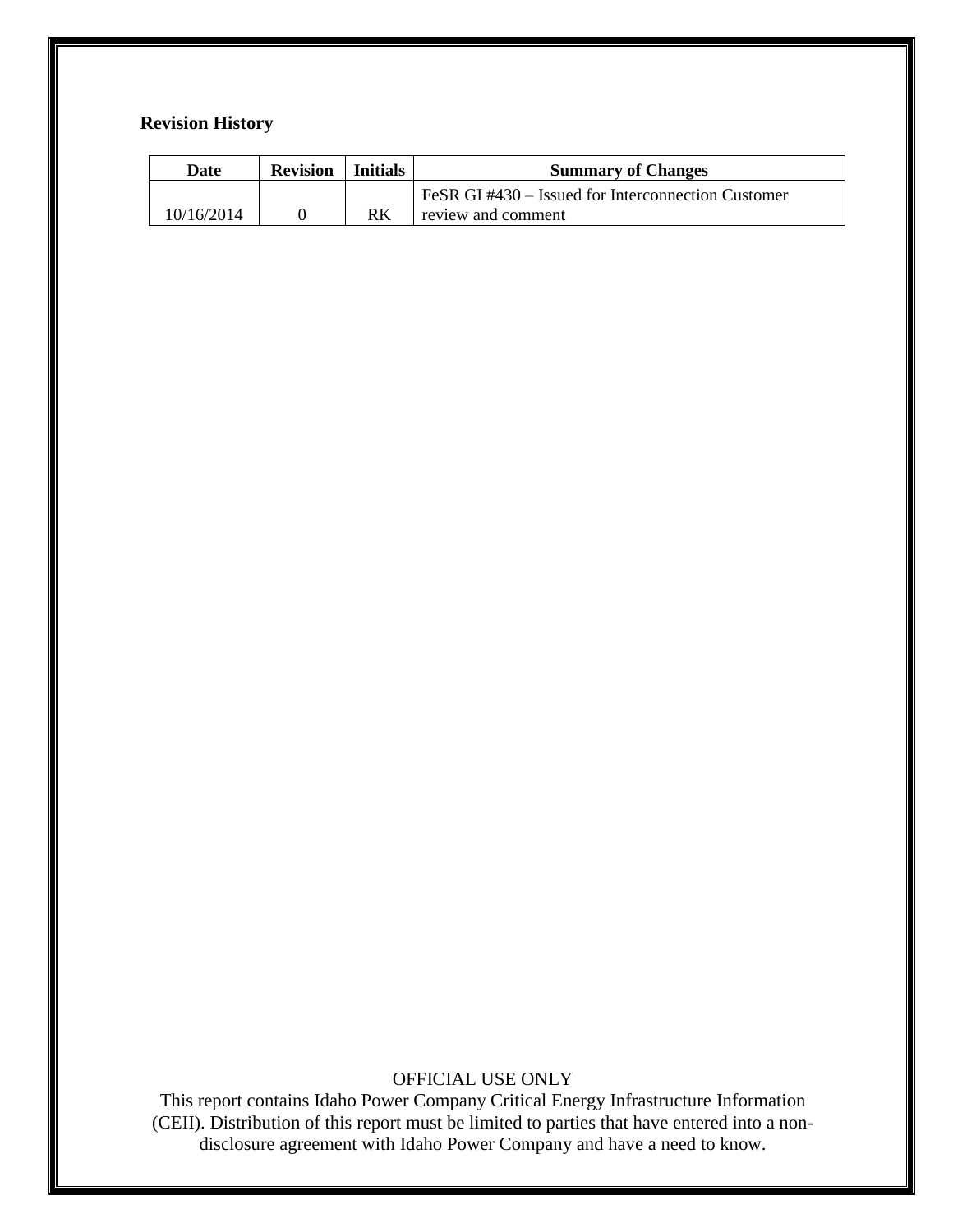# **1.0 Introduction**

The has contracted with Idaho Power Company (IPC) to perform a Generator Interconnection Feasibility Study for the integration of the 550 kW hydro generation project ("the Project"). The Project is located in IPC's Southern Region approximately at at at Township Range , Section in Twin Falls County, Idaho (See Figure 1: Location of – GI #430 in Appendix B). The Project is Generation Interconnect (GI) queue number 430.

The Project has applied to connect to the Idaho Power distribution system for an injection of 550 kW, at a single Point of Interconnection (POI) at the 34.5 kilovolt (kV) distribution voltage level on the distribution feeder located approximately distribution feeder located approximately substation.

This report documents the basis for and the results of this Feasibility Study. It describes the required generation interconnection requirements, the study cases used, outage scenarios assumed, and the results of all work in the areas of concern. This report satisfies the feasibility study requirements of the Idaho Power Tariff.

### **2.0 Summary**

The Project, GI #430, is rated at 550 kW at the POI. The distribution POI is at the 34.5 kV voltage level on the distribution feeder, and is located approximately of the substation.

The following upgrades will be required to IPC owned facilities to facilitate the distribution interconnection of GI #430:

- Install a four-pole 34.5 kV generation interconnect package at the POI
- Rebuild 1.2 miles of existing  $19.9 \text{ kV}$  1-phase line to a 34.5 kV 3-phase line
- Move the R46 1-phase recloser due to the 3-phase line rebuild
- Build 2.0 miles of new 34.5 kV 3-phase line from the end of the existing Idaho Power system to the POI

The estimated cost for all required upgrades of IPC owned facilities to serve the Project with the distribution alternative is **\$1,015,000** (see Table 1 in Section 9.0).

During the Feasibility Study pre-scoping meeting, J-U-B Engineering asked for an additional cost estimate to connect to the 138 kV line located approximately miles of the Project location. The estimated cost for all required upgrades of IPC owned facilities to serve the Project with the transmission alternative is **\$2,885,000** (see Table 2 in Section 9.0). This alternative was not pursued as it was considered cost prohibitive.

# OFFICIAL USE ONLY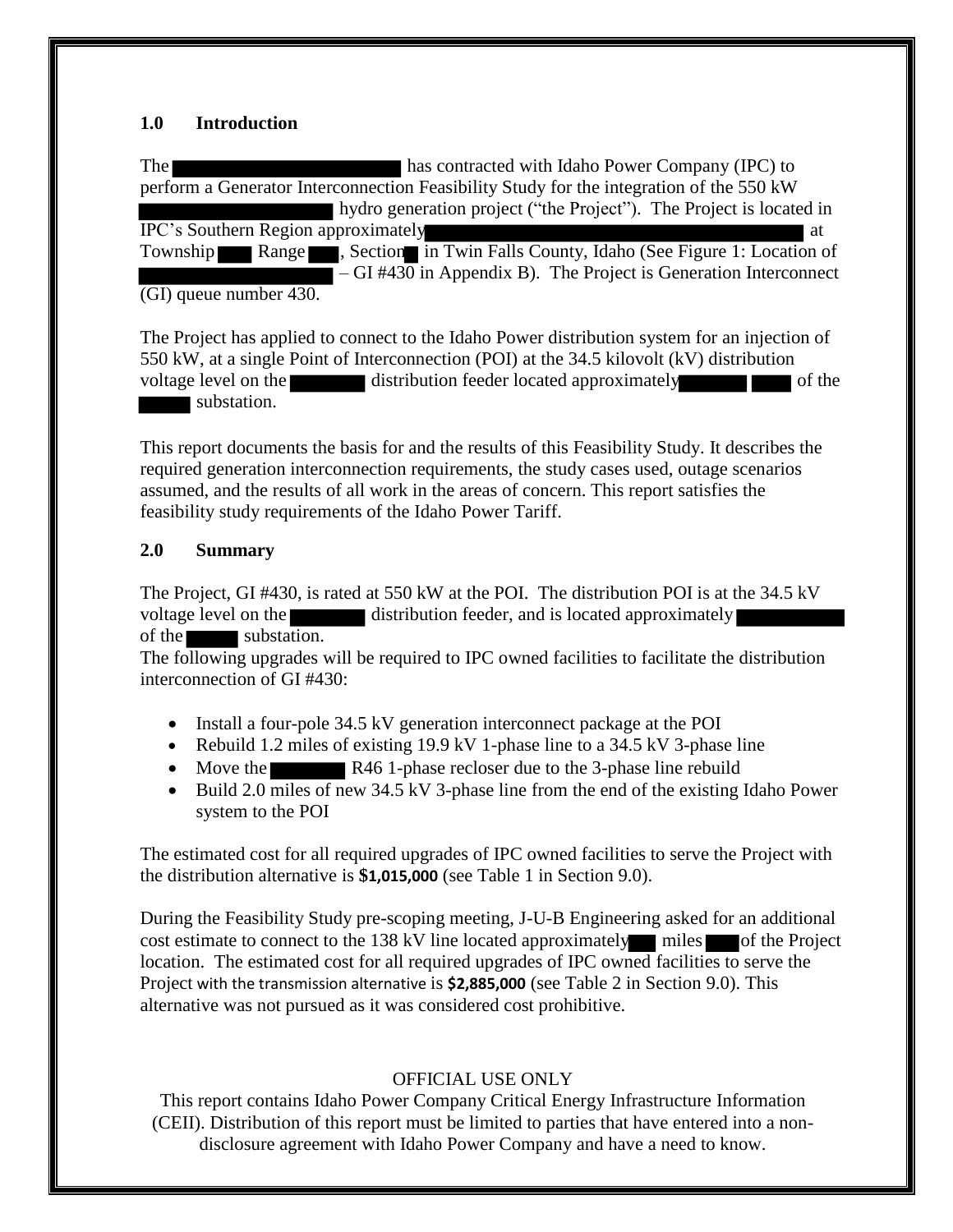Power factor requirements for the Project will be determined after the applicant provides the generator power factor specifications prior to a Facility Study. Additional reactive support may be required to be installed on the feeder at the Project's expense, based on the generator power factor.

# **3.0 Scope of Interconnection Feasibility Study**

The Interconnection Feasibility Study was done and prepared in accordance with Idaho Power Company Standard Generator Interconnection Procedures, to provide a preliminary evaluation of the feasibility of the interconnection of the proposed generating project to the Idaho Power system. As listed in the Interconnection Feasibility Study agreement, the Interconnection Feasibility Study report provides the following information:

- Initial identification of any circuit breaker short circuit capability limits exceeded as a result of the interconnection;
- Initial identification of any thermal overload or voltage limit violations resulting from the interconnection;
- Description and non-binding estimated cost of facilities required to interconnect the Small Generating Facility to the Distribution System and to address the identified short circuit and power flow issues.

All other proposed Generation projects prior to this project in the Generator Interconnect queue were considered in this study**.** A current list of these projects can be found on the Idaho Power web site as follows:

**[http://www.oatioasis.com/IPCso/index.html.](http://www.oatioasis.com/IPCso/index.html)**

# **4.0 Description of Proposed Generating Project**

The Project consists of a single 550 kW interconnected to Idaho Power's distribution system. The POI for this project is at the 34.5 kV distribution voltage level, and is located approximately  $\blacksquare$  of the substation.

No additional description or technical literature, such as generator type, output voltage, power factor, or single-line drawings were provided by form of the Project. A wye-grounded to wye-grounded connected transformer must be used at the POI.

The proposed in-service date for the Project is December 31, 2016.

# OFFICIAL USE ONLY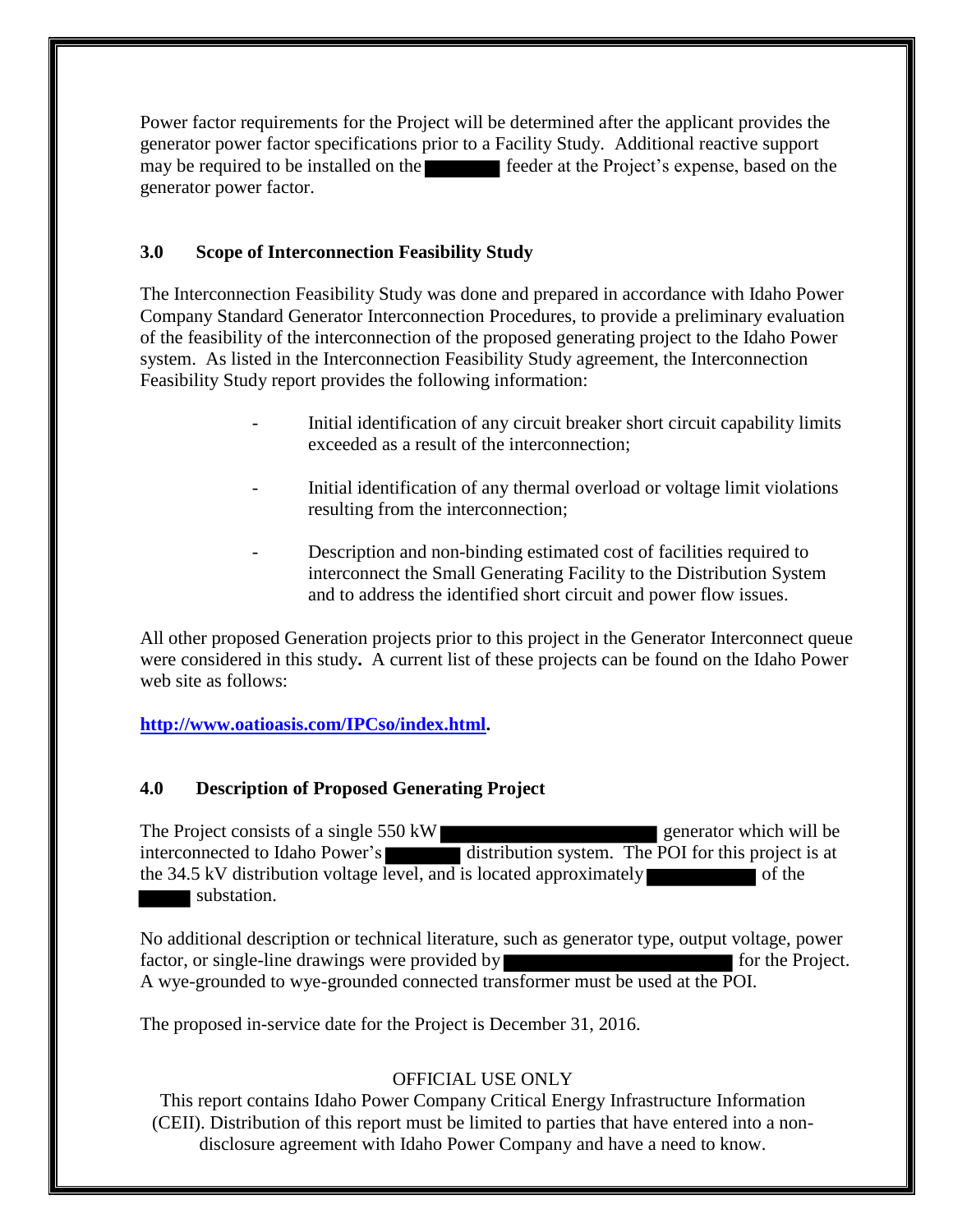# **5.0 Description of Existing Sub-transmission Facilities**

The substation is served from the 138 kV line.

# **5.1 Sub-transmission Study Assumptions**

This Feasibility Study evaluated the performance of the IPC sub-transmission system with the full 550 kW output of the Project. The increase in generation will be scheduled to Area 60 (Idaho) with a reduction in generation at the area 60 swing bus (Brownlee 5).

Following a single contingency (N-1) on the transmission system, this study assumes no system element should be overloaded above its 30 minute thermal capability. Any assumption of "redispatchability" allows the generator outputs to be lowered to relieve any overloads and lower loadings to 100% or below nominal thermal capabilities. Any planned or combination of planned and unplanned outages that result in a facility overload less than or equal to its 30 minute thermal capability may result in generator outputs being lowered (redispatched) to alleviate the overload.

This Feasibility Study modeled all proposed pre-queue generation interconnection projects that were ahead of this new project in the Generator Interconnection Queue and included all transmission system upgrades that were associated with those pre-queue projects.

This Feasibility Study is for Network Resource Interconnection Service at 34.5 kV for a 550 kW induction generator connected to feeder.

# **6.0 Sub-transmission Study Results**

There were no single contingencies (N-1) identified in the local 138 kV system that resulted in overloading any system element above its 30 minute thermal capability.

# **7.0 Description of Existing Substation Facilities**

Idaho Power's substation is located in Twin Falls County, Idaho. The existing substation transformer, T-131, is a 138/12.5 kV transformer rated for 10.5 megavoltamperes (MVA). An additional 12.5/34.5 kV transformer, T-042, steps the feeder voltage up to 34.5kV within the substation. With consideration of the size of the proposed project and other projects ahead of GI #430 in the generation interconnection queue, the substation has sufficient capacity to serve the Project.

# OFFICIAL USE ONLY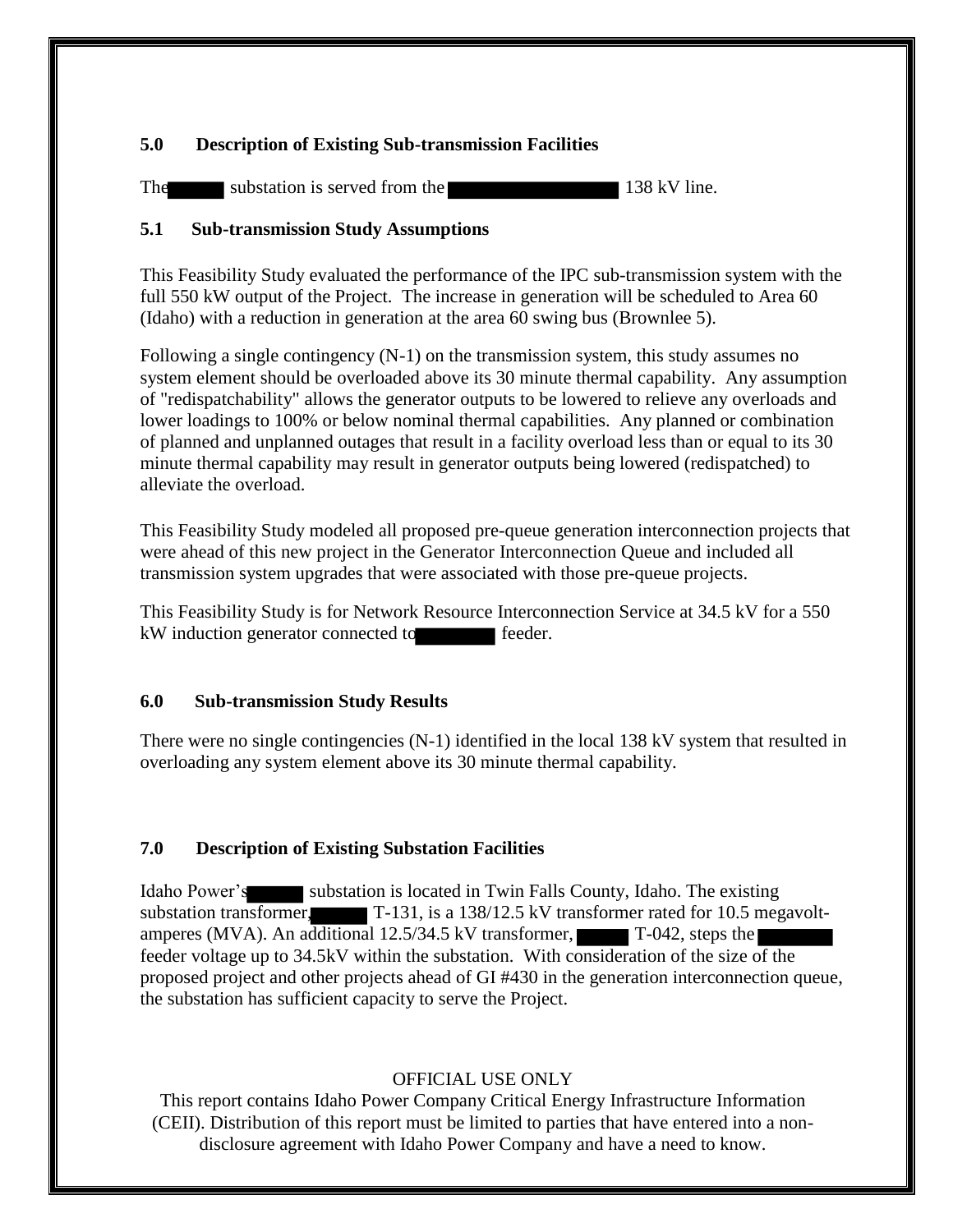# **8.0 Description of Existing Distribution Facilities**

The requested POI for the Project is on the distribution feeder. This is a groundedwye feeder operating at 34.5 kV at the POI. The nearest distribution line to the Project is a 1 phase line approximately . The nearest 3-phase distribution line is approximately of the Project.

A generation interconnection and protection package will be required at the POI.

Refer to Appendix A, Section 3, for additional grounding requirements.

# **9.0 Description of Required Facility Upgrades and Cost Estimate**

Study results indicate that it is feasible to connect the Project to the feeder. The following upgrades will be required to IPC owned facilities to facilitate the interconnection of  $GI$  #430:

- Install a four-pole 34.5 kV generation interconnect package at the POI
- Rebuild 1.2 miles of existing 19.9 kV 1-phase line to a 34.5 kV 3-phase line
- Move the R46 1-phase recloser due to the 3-phase line rebuild
- Build 2.0 miles of new 34.5 kV 3-phase line from the end of the existing Idaho Power system to the POI

No additional upgrades will be required to the substation of the transmission system.

See the conceptual-level cost estimate in Table 1.

#### Table 1: Conceptual-level Cost Estimate for GI #430 –

| <b>Item of Work</b>                                      | <b>Estimate</b> |
|----------------------------------------------------------|-----------------|
| Generation interconnection and protection package        | \$195,000       |
| Distribution upgrades                                    | \$510,000       |
| Unloaded costs                                           | \$705,000       |
| Contingency $20\%$ (1)                                   | \$140,000       |
| Total unloaded costs                                     | \$845,000       |
| Overheads (2)                                            | \$170,000       |
| Total loaded costs                                       | \$1,015,000     |
| Total Conceptual-level Cost Estimate in 2014 dollars (3) | \$1,015,000     |

(1) Contingency is added to cover the unforeseen costs in the estimate. These costs can include unidentified design components, material cost increases, labor estimate shortfalls, etc.

(2) Overhead costs cover the indirect costs associated with this project.

# OFFICIAL USE ONLY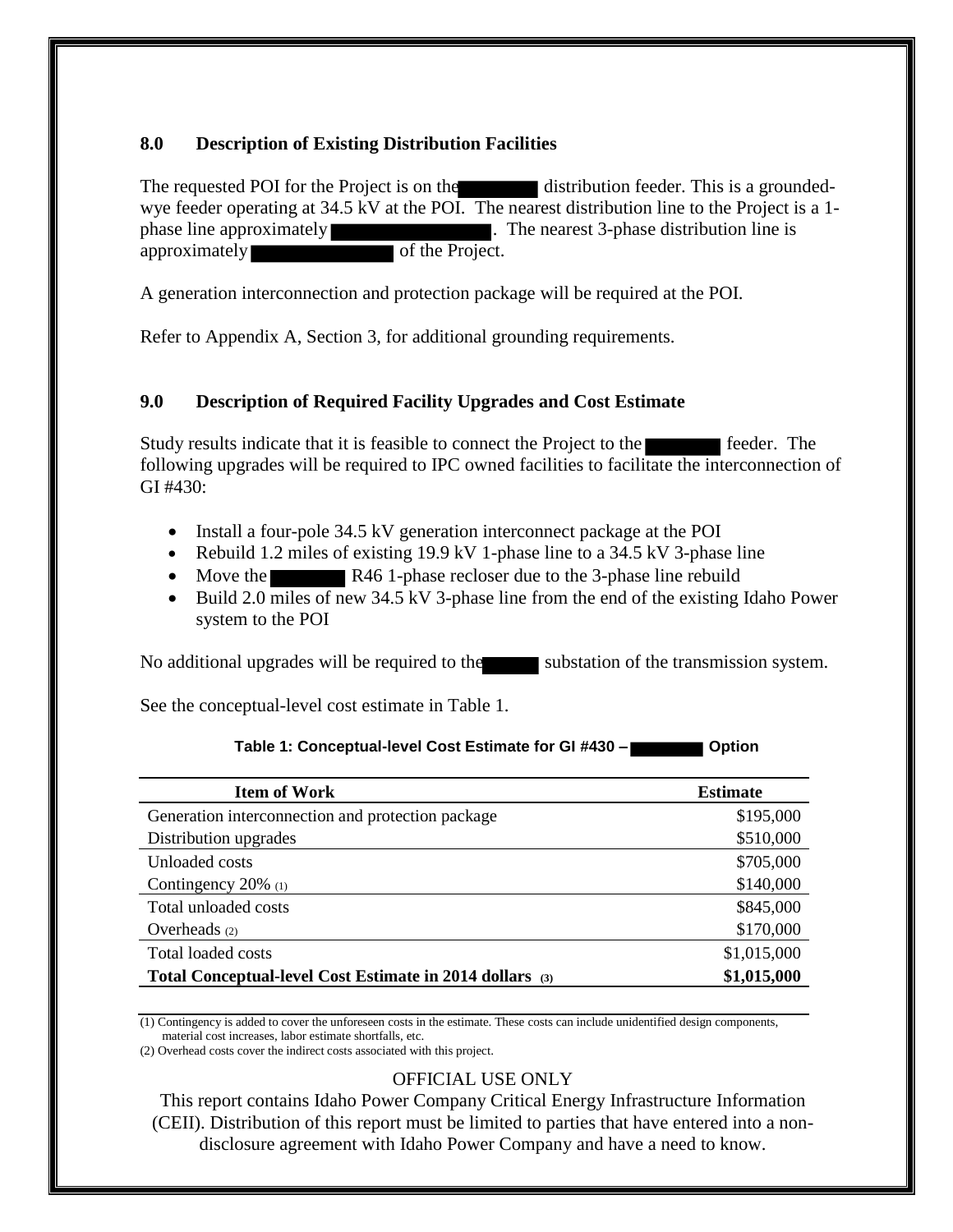(3) This cost estimate includes direct equipment, material, labor, overheads, and contingency as shown.

During the Feasibility Study pre-scoping meeting, J-U-B Engineering asked for an additional cost estimate to connect the Project to the 138 kV line located approximately of the Project location. The following upgrades will be required to IPC owned facilities to facilitate the interconnection of GI #430 to this transmission line:

- Build an Idaho Power owned 138/12.5 kV substation connected to the 138 kV transmission line. Install a 138/12.5 kV transformer, protection, relaying, controls, communication, and SCADA in the new substation.
- Build a 12.5 kV 3-phase line from the new substation to the POI.
- Install a four-pole 12.5 kV generation interconnect package at the POI

See Figure 2: Alternative Solution - Serve the Project from the 138 kV Line in Appendix B

See the conceptual-level cost estimate in Table 2.

#### **Table 2: Conceptual-level Cost Estimate for GI #430 – 138 kV Option 138 kV Option**

| <b>Item of Work</b>                                      | <b>Estimate</b> |
|----------------------------------------------------------|-----------------|
| Generation interconnection and protection package        | \$155,000       |
| Substation upgrades                                      | \$1,770,000     |
| Distribution upgrades                                    | \$80,000        |
| Unloaded costs                                           | \$2,005,000     |
| Contingency $20\%$ (1)                                   | \$400,000       |
| Total unloaded costs                                     | \$2,405,000     |
| Overheads $(2)$                                          | \$480,000       |
| Total loaded costs                                       | \$2,885,000     |
| Total Conceptual-level Cost Estimate in 2014 dollars (3) | \$2,885,000     |

(1) Contingency is added to cover the unforeseen costs in the estimate. These costs can include unidentified design components, material cost increases, labor estimate shortfalls, etc.

(2) Overhead costs cover the indirect costs associated with this project.

(3) This cost estimate includes direct equipment, material, labor, overheads, and contingency as shown.

- Note that these estimates do not include the cost of the customer's equipment/facilities.
- Please note that the overhead rates are subject to change during the year.
- These are estimated costs only and final charges to the customer will be based on the actual construction costs incurred.
- These are non-binding conceptual level cost estimates that will be further refined upon the request and completion of Transmission and Distribution Facility Studies.

# OFFICIAL USE ONLY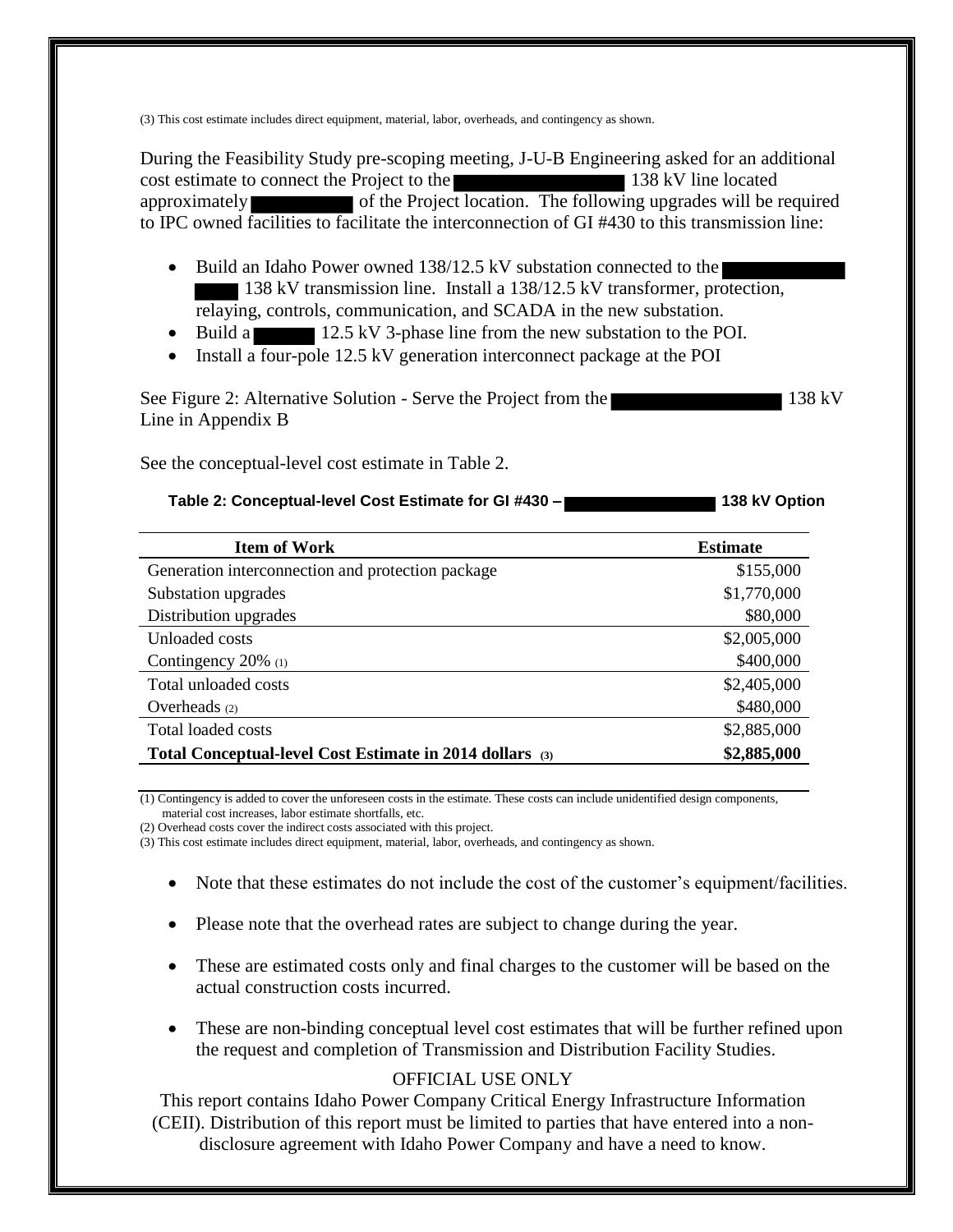### **10.0 Description of Operating Requirements**

Power factor requirements for the Project will be determined after the applicant provides the generator power factor specifications prior to a Facility Study. Additional reactive support may be required to be installed on the feeder at the Project's expense, based on the generator power factor.

Voltage flicker during a single startup will be limited to less than 5% as measured at the POI. The allowable voltage flicker limit is further reduced during operation due to multiple voltage fluctuations per hour or minute, per Idaho Power's T&D Advisory Information Manual.

The Project is required to comply with the applicable voltage fluctuation limits found in IEEE Standard 1453-2004 *IEEE Recommended Practice for Measurement and Limits of Voltage Fluctuations and Associated Light Flicker on AC Power System.* 

The Project is required to comply with the applicable voltage and current distortion limits found in IEEE Standard 519-1992 *IEEE Recommended Practices and Requirements forHarmonic Control in Electrical Power Systems.* 

#### **11.0 Conclusions**

The requested interconnection of the 550 kW hydro generation project (GI #430) to IPC's electrical system was studied. The results of this assessment indicate that it is feasible to serve this project from the distribution system.

Alternatively, it is feasible to serve the Project from the 138 kV transmission line through construction of a new substation and distribution feeder. Upgrades will be required at the estimated cost to connect this project to the existing IPC system.

Power factor requirements for the Project will be determined after the applicant provides the generator power factor specifications prior to a Facility Study. Additional reactive support may be required to be installed on the feeder at the Project's expense, based on the generator power factor.

# OFFICIAL USE ONLY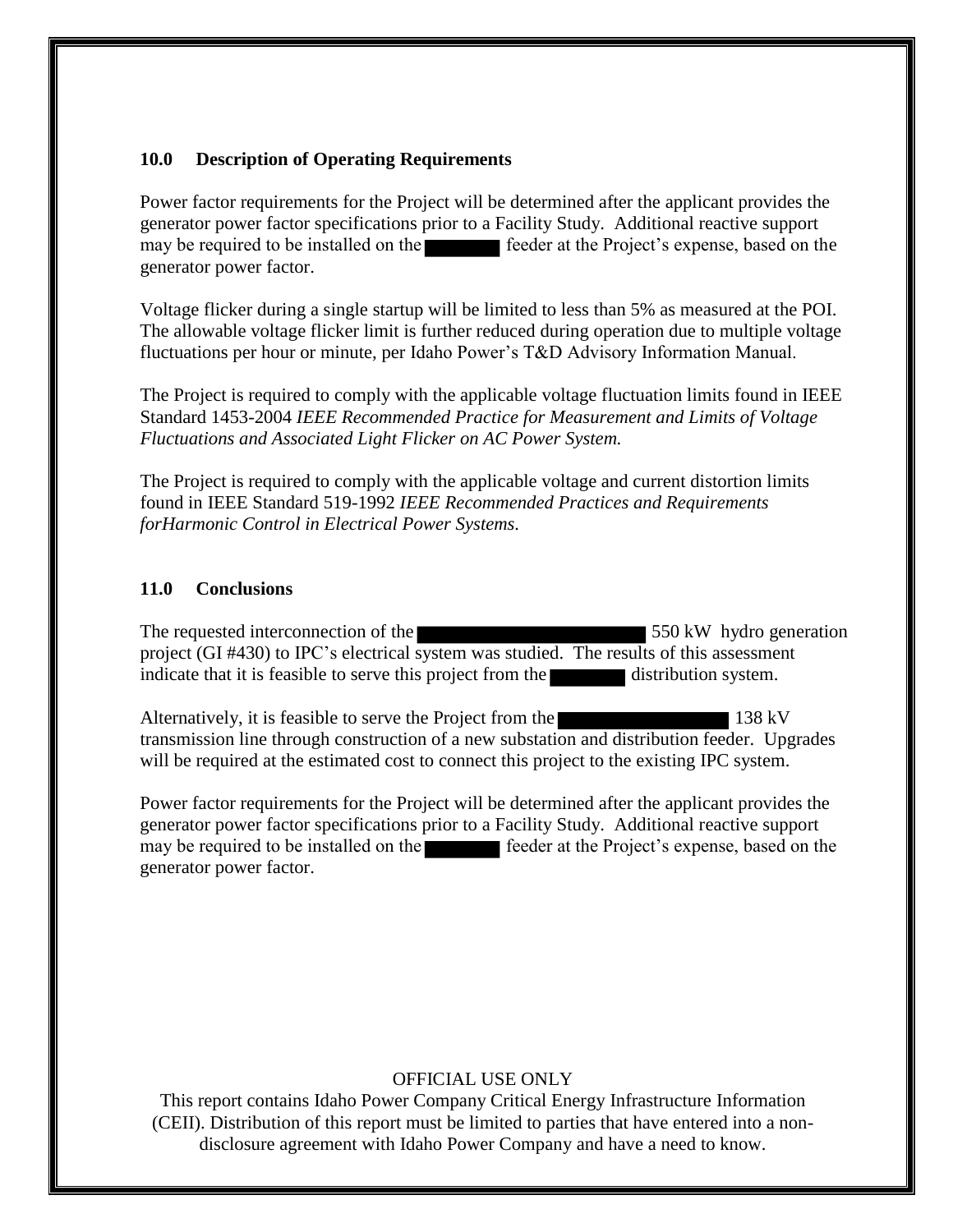# **APPENDIX A**

#### **A-1.0 Method of Study**

The Feasibility Study plan inserts the Project up to the maximum requested injection into the selected Western Electric Coordinating Council (WECC) power flow case and then, using Power World Simulator, examines the impacts of the new resource on Idaho Power's transmission system (lines, transformers, etc.) within the study area under various operating/outage scenarios. The WECC and Idaho Power reliability criteria and Idaho Power operating procedures were used to determine the acceptability of the configurations considered. The WECC case is a recent case modified to simulate stressed but reasonable pre-contingency energy transfers utilizing the IPC system. For distribution feeder analysis, Idaho Power utilizes Advantica's SynerGEE Software and EPRI's OpenDSS Software.

### **A-2.0 Acceptability Criteria**

The following acceptability criteria were used in the power flow analysis to determine under which system configuration modifications may be required:

The continuous rating of equipment is assumed to be the normal thermal rating of the equipment. This rating will be as determined by the manufacturer of the equipment or as determined by Idaho Power. Less than or equal to 100% of continuous rating is acceptable.

Idaho Power's Voltage Operating Guidelines were used to determine voltage requirements on the system. This states, in part, that distribution voltages, under normal operating conditions, are to be maintained within plus or minus 5% (0.05 per unit) of nominal everywhere on the feeder. Therefore, voltages greater than or equal to 0.95 pu voltage and less than or equal to 1.05 pu voltage are acceptable.

Voltage flicker during a single startup will be limited to less than 5% as measured at the POI. Allowable voltage flicker limit is further reduced during operation due to multiple voltage fluctuations per hour or minute, per Idaho Power's T&D Advisory Information Manual.

Idaho Power's Reliability Criteria for System Planning was used to determine proper transmission system operation.

All customer generation must meet IEEE 519, IEEE1453, IEEE1547, and ANSI C84.1 Standards.

#### OFFICIAL USE ONLY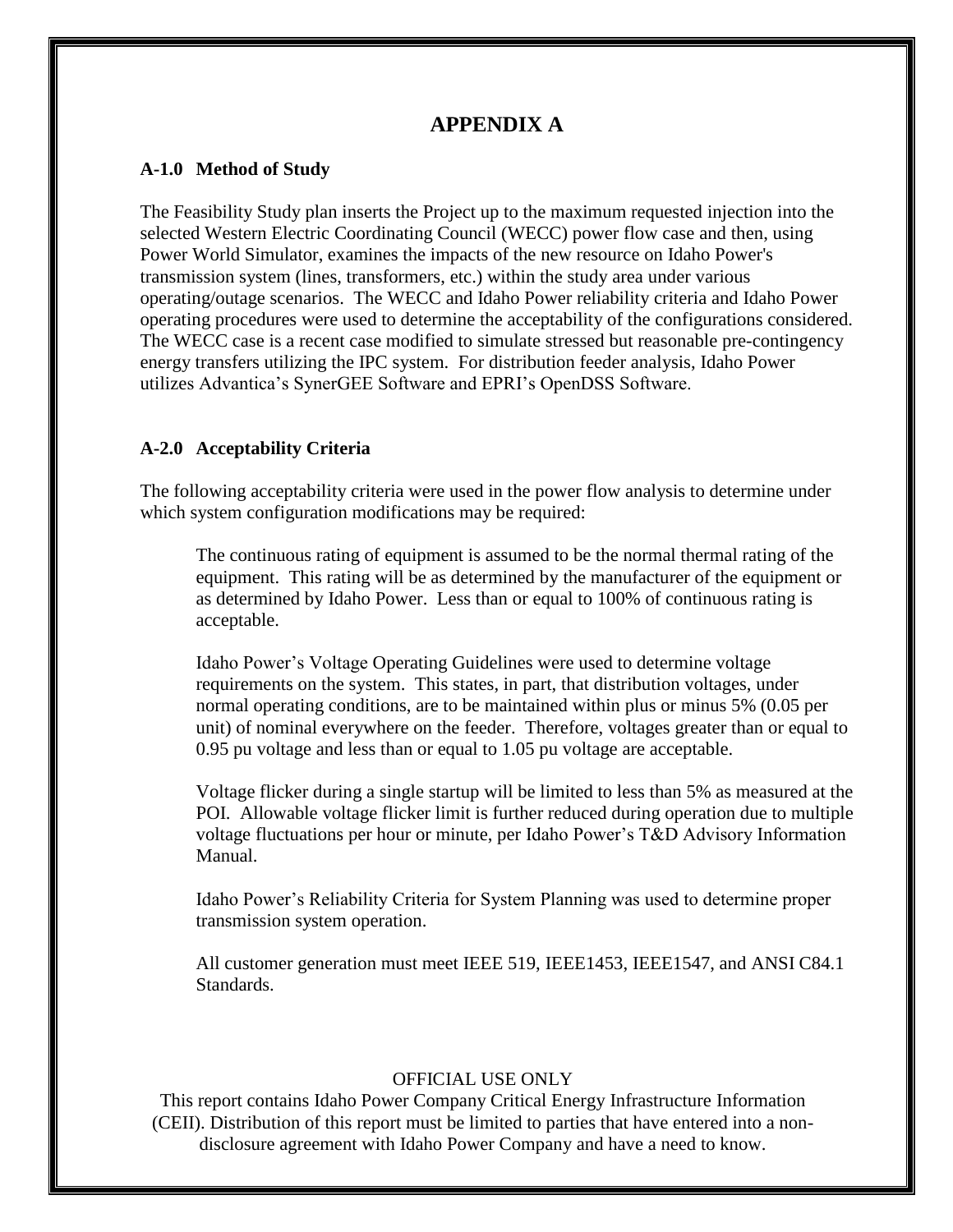All other applicable national and Idaho Power standards and prudent utility practices were used to determine the acceptability of the configurations considered.

The stable operation of the system requires an adequate supply of volt-amperes reactive (VARs) to maintain a stable voltage profile under both steady-state and dynamic system conditions. An inadequate supply of VARs will result in voltage decay or even collapse under the worst conditions.

Equipment/line/path ratings used will be those that are in use at the time of the study or that are represented by IPC upgrade projects that are either currently under construction or whose budgets have been approved for construction in the near future. All other potential future ratings are outside the scope of this study. Future transmission changes may, however, affect current facility ratings used in the study.

# **A-3.0 Grounding Guidance**

Idaho Power Company (IPC) requires interconnected transformers to limit their ground fault current to 20 amps at the Point of Interconnection.

# **A-4.0 Electrical System Protection Guidance**

IPC requires electrical system protection per Facility Connection Requirements found on the Idaho Power Web site at <http://www.idahopower.com/aboutus/BusinessToBusiness/GenerationInterconnect>

# **A-5.0 WECC Coordinated Off-Nominal Frequency Load Shedding and Restoration Requirements**

IPC requires frequency operational limits to adhere to WECC Under-frequency and Overfrequency Limits per the WECC Coordinated Off-Nominal Frequency Load Shedding and Restoration Requirements available upon request.

# OFFICIAL USE ONLY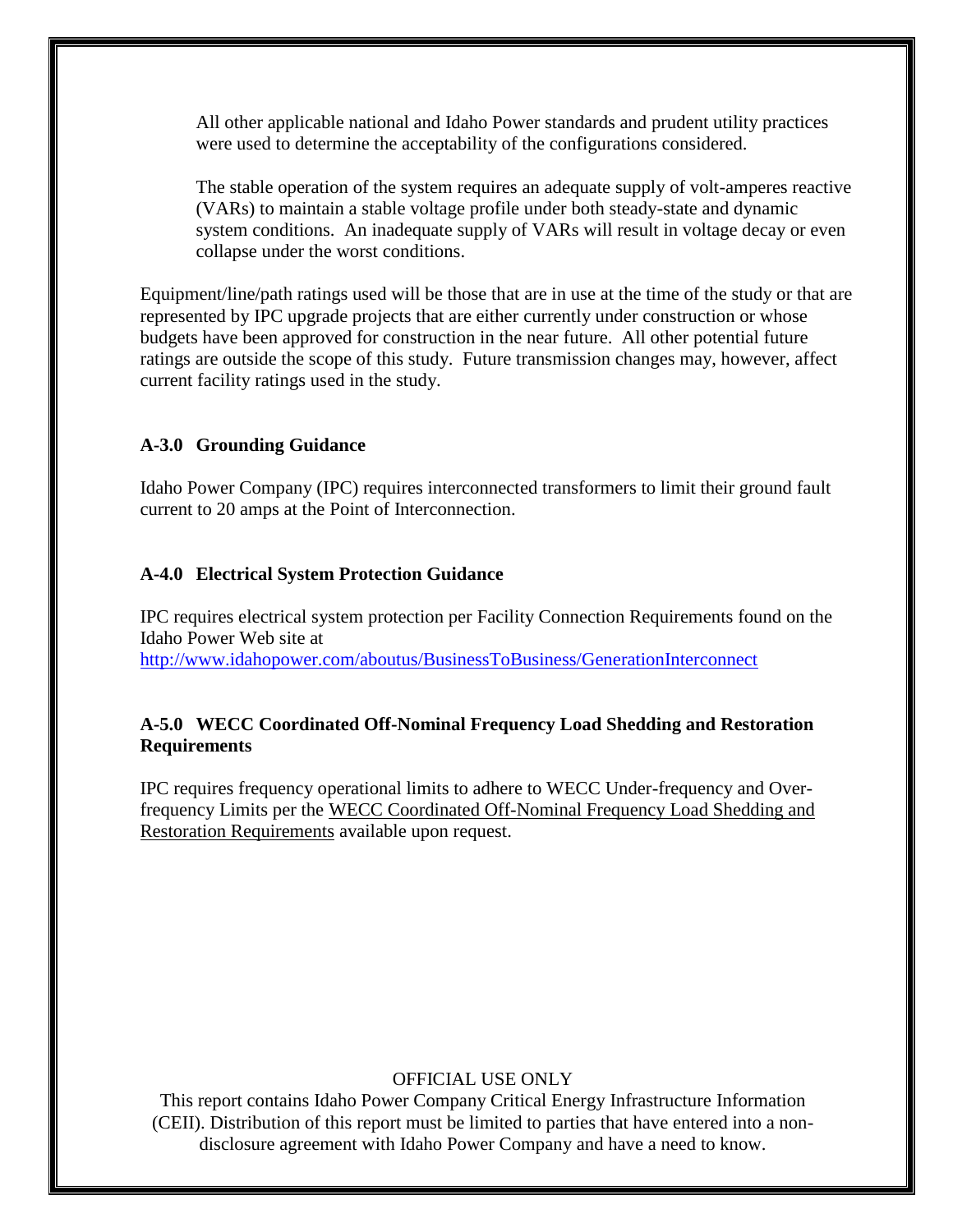